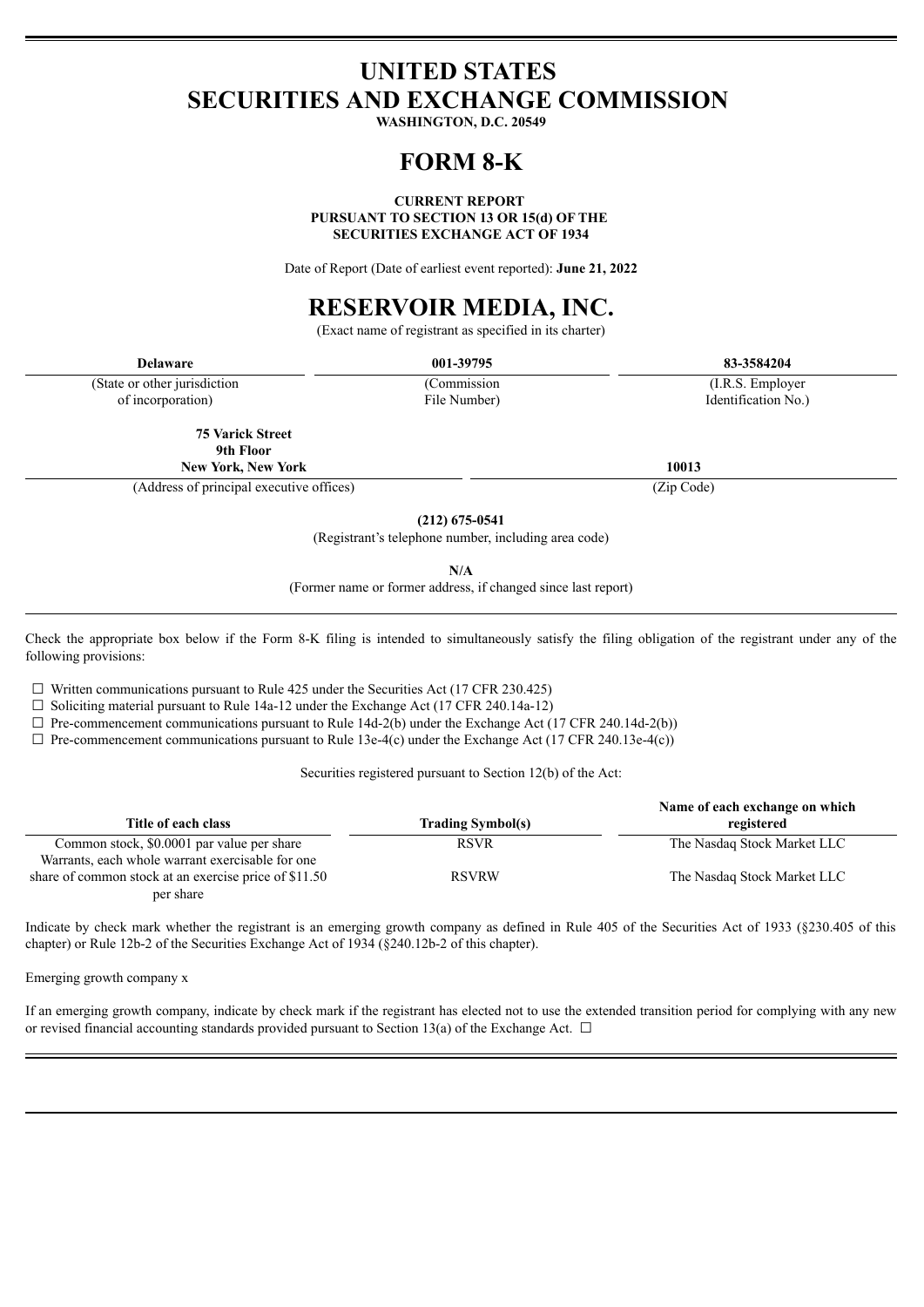## **Item 2.02 Results of Operations and Financial Condition.**

On June 21, 2022, Reservoir Media, Inc., a Delaware corporation (the "*Company*"), issued a press release announcing the condensed consolidated financial results of the Company as of March 31, 2022 and for the year ended March 31, 2022. A copy of the press release is attached as Exhibit 99.1 to this Current Report on Form 8-K and is incorporated herein by reference.

The information contained in this Current Report on Form 8-K, including Exhibit 99.1 attached hereto, shall not be deemed "filed" for purposes of Section 18 of the Securities Exchange Act of 1934, as amended (the "*Exchange Act*"), or otherwise subject to the liabilities of Section 18 of the Exchange Act, nor shall it be deemed incorporated by reference in any filing by the Company with the U.S. Securities and Exchange Commission under the Securities Act of 1933, as amended, or the Exchange Act, unless the Company expressly sets forth by specific reference in such filing that such information

#### **Item 9.01 Financial Statements and Exhibits.**

#### **(d) Exhibits.**

| Exhibit |                                                                                |
|---------|--------------------------------------------------------------------------------|
| No.     | Description                                                                    |
| 99.1    | Press release, dated June 21, 2022.                                            |
| 104     | The cover page from this Current Report on Form 8-K, formatted in Inline XBRL. |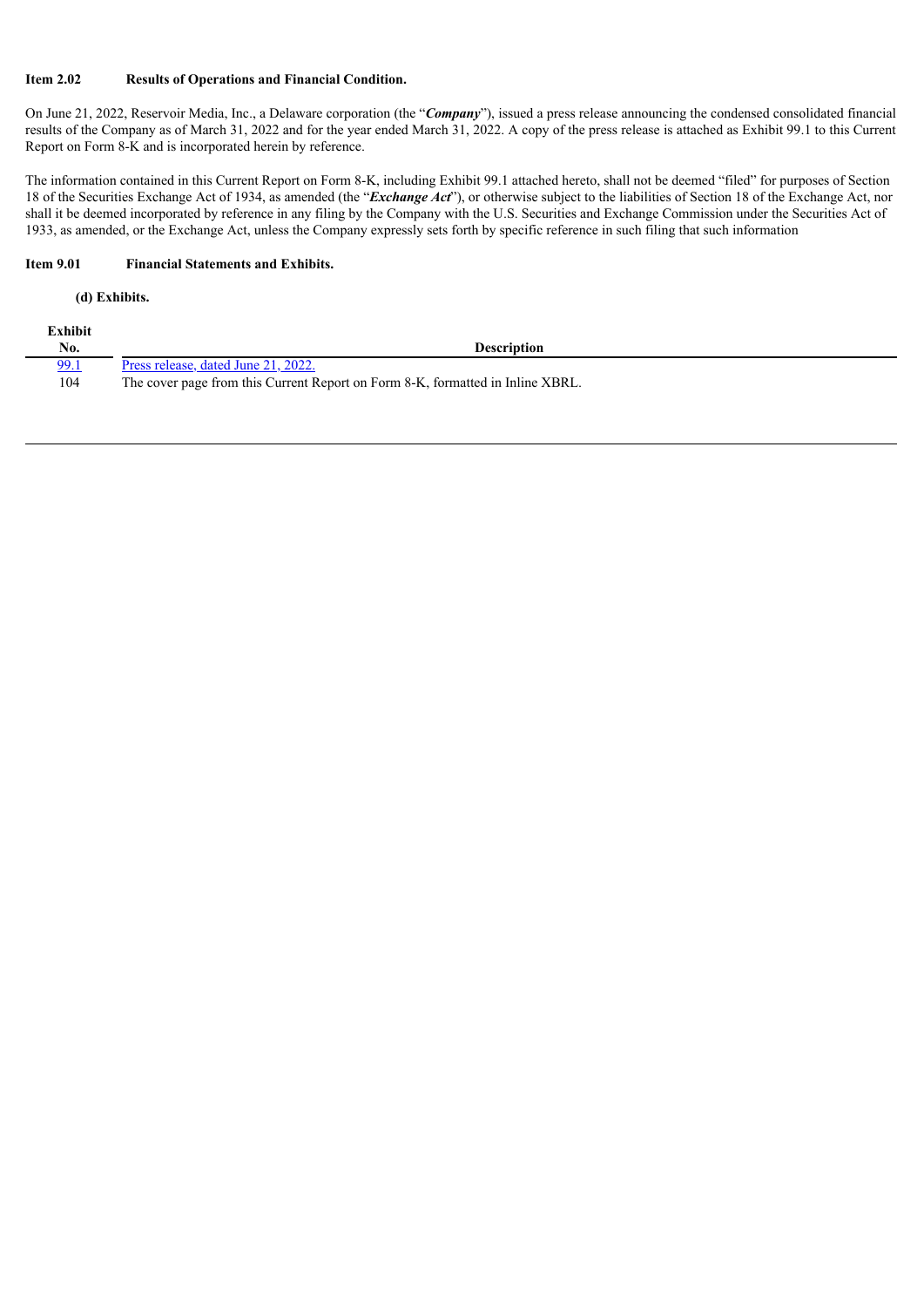## **SIGNATURES**

Pursuant to the requirements of the Securities Exchange Act of 1934, as amended, the registrant has duly caused this report to be signed on its behalf by the undersigned hereunto duly authorized.

## **RESERVOIR MEDIA, INC.**

Date: June 21, 2022 **By:** /s/ Golnar Khosrowshahi Name: Golnar Khosrowshahi Title: Chief Executive Officer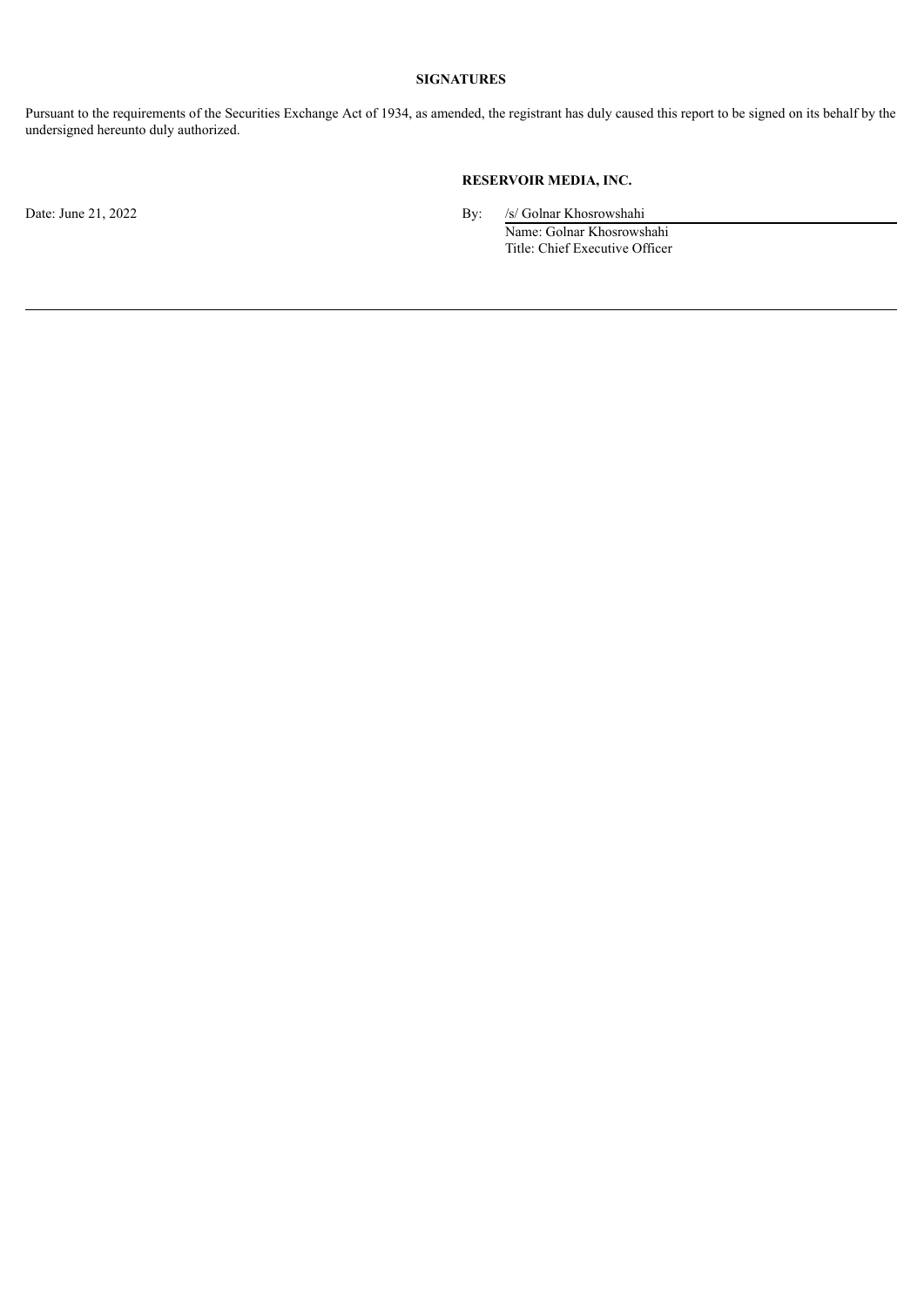<span id="page-3-0"></span>

## **RESERVOIR MEDIA ANNOUNCES FOURTH QUARTER AND FISCAL YEAR 2022 RESULTS**

*Delivers 34% annual top-line growth, exceeds \$200 million capital deployment goal for the fiscal year, and exceeds full fiscal year revenue and profitability outlook*

*Issues fiscal 2023 outlook, including 8%-to-12% top-line growth*

**June 21, 2022, New York** — Reservoir Media, Inc. (NASDAQ: RSVR) ("Reservoir" or the "Company"), an award-winning independent music company, today announced financial results for the fourth quarter and full year for fiscal 2022 ended March 31, 2022.

## **Fourth Quarter 2022 & Recent Highlights:**

- Revenue of \$35.1 million, increased 20% organically, or 46% including acquisitions year-over-year
	- o Music Publishing revenue rose 29% year-over-year
	- o Recorded Music revenue increased by 123% year-over-year
	- Operating Income of \$8.7 million, increased by 28% year-over-year
- OIBDA ("Operating Income Before Depreciation & Amortization") of \$13.9 million, an increase of 34% driven by Recording Music revenue
- Net Income of \$8.9 million, or \$0.14 per share, three cents above the prior year period
- Adjusted EBITDA of \$15.4 million, up 47% year-over-year
- Completed several recent catalog acquisitions, including Larry Smith, Henry Jackman, Larry Kusik and others
- Signed multiple publishing and futures deals over the last few months including Ali Tamposi, Killer Mike, Phil Manzanera, Mohamed Ramadan and others

### **Fiscal Year 2022 Highlights:**

- Revenue of \$107.8 million, increased 15% organically, or 34% including acquisitions year-over-year
	- o Music Publishing revenue rose 17% year-over-year
	- o Recorded Music revenue increased by 126% year-over-year
	- Net Income \$13.1 million, or \$0.22 per diluted share, one cent above the prior year period
- Adjusted EBITDA of \$41.3 million, up 29% year-over-year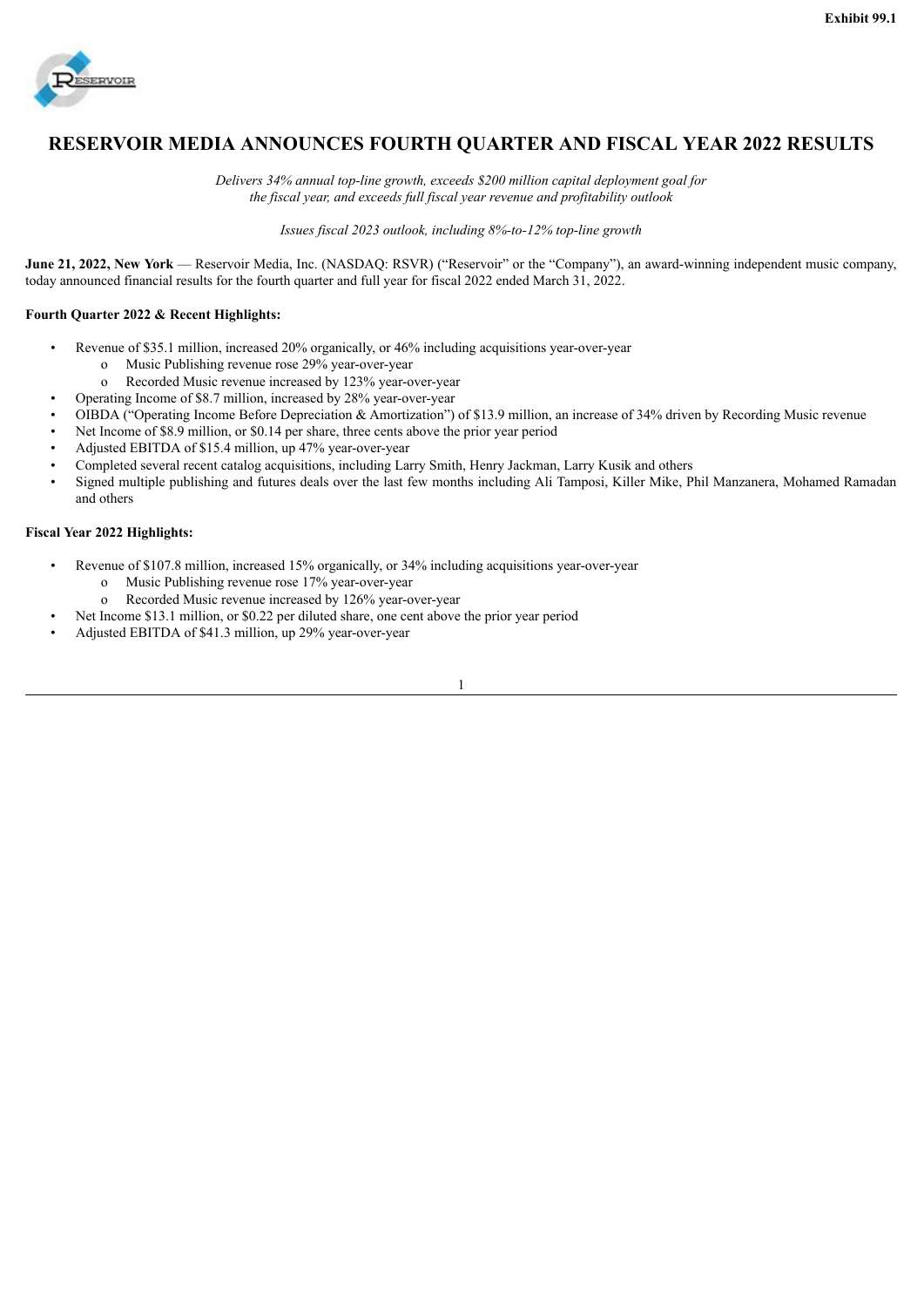

- Exceeded previously increased expectations for fiscal year 2022 for both top-line and Adjusted EBITDA outlooks
- Closed numerous high-profile and diverse deals throughout fiscal year 2022, including the Tommy Boy record label, a Joni Mitchell administration deal, the recorded music rights to supergroup Alabama, and expanded Middle East and North Africa footprint with the signing of Egyptian rapper Mohamed Ramadan and Moroccan rapper 7liwa.
- Deployed over \$224 million in capital across 110 deals during first year as a public company
- Provided outlook for 10% growth for both revenue and Adjusted EBITDA in fiscal 2023, at the midpoints

#### **Management Commentary:**

"We are pleased to report very strong results for our fourth fiscal quarter, bringing a close to what has been a record-breaking year for Reservoir. We delivered on our financial commitments, driven by our strategic investments, and continued to execute on our strategy of building a robust, curated, and diversified portfolio of award-winning songwriters' and artists' bodies of work," said Golnar Khosrowshahi, Founder and Chief Executive Officer of Reservoir. "As we close our first year as a publicly traded company, we are proud to announce that we outperformed relative to our expectations and exceeded our capital deployment growth goals with \$224 million deployed across 110 unique transactions. More importantly, we laid the foundation for future growth by significantly expanding and diversifying our roster, and we remain proud of our position within the music industry as a trusted partner that can drive value for our talented artists."

Khosrowshahi continued, "Going forward, our focus remains on growth, driven by continued execution against our M&A pipeline, as well as through our industry leading value enhancement initiatives. Our pipeline of potential deals remains robust, and we expect to deploy over \$100 million in new capital in fiscal 2023 that will help us broaden and further diversify our portfolio. We expect to continue to deliver consistent and predictable results in fiscal 2023, supported by a resilient and cash-generative business model. We look forward to leveraging our growing brand and position in the music industry and believe we have a strong platform and strategy to drive long-term growth."

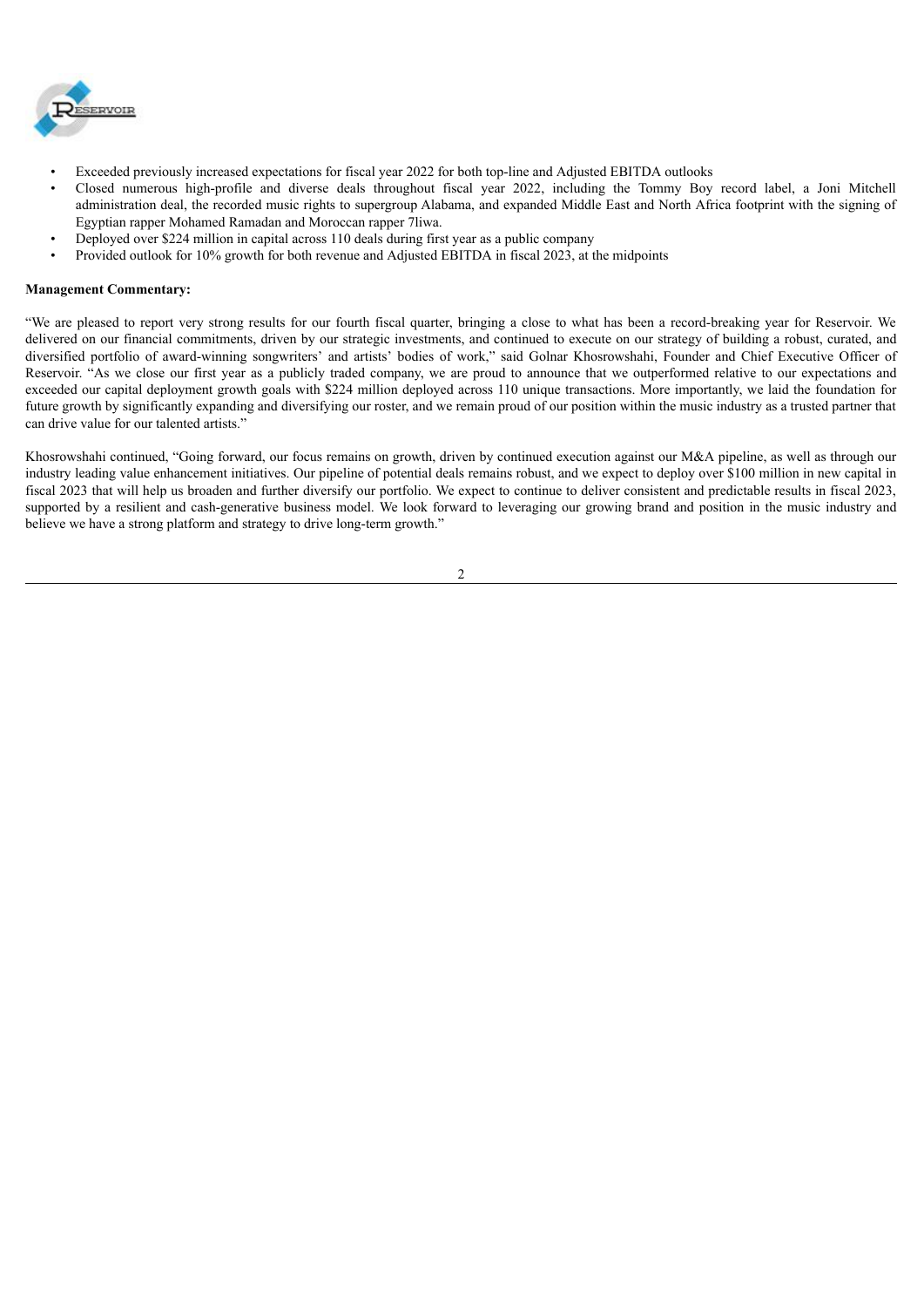

## **Fourth Quarter & Fiscal Year 2022 Financial Results**

| <b>Summary Financials</b> | O4'22  | O4'21  | FY22<br>FY21<br>Change |         | Change |      |
|---------------------------|--------|--------|------------------------|---------|--------|------|
| <b>Total Revenue</b>      | \$35.1 | \$24.1 | 46%                    | \$107.8 | \$80.2 |      |
| Music Publishing Revenue  | \$25.1 | \$19.4 | 29%                    | \$77.1  | \$66.1 | 17%  |
| Recorded Music Revenue    | \$9.8  | \$4.4  | 123%                   | \$29.5  | \$13.1 | 126% |
| <b>Operating Income</b>   | \$8.7  | \$6.8  | 28%                    | \$19.4  | \$18.3 | 6%   |
| <b>OIBDA</b>              | \$13.9 | \$10.4 | 34%                    | \$38.4  | \$32.4 | 18%  |
| <b>Net Income</b>         | \$8.9  | \$5.1  | 75%                    | \$13.1  | \$9.3  | 41%  |
| <b>Adjusted EBITDA</b>    | \$15.4 | \$10.5 | 47%                    | \$41.3  | \$31.9 | 29%  |

## *(Table Notes: \$ in millions; Quarters ended March 31st; Unaudited)*

Total revenue in the fourth quarter of fiscal 2022 increased 46% to \$35.1 million, compared to \$24.1 million in the fourth quarter of fiscal 2021. Total revenue in fiscal 2022 increased 34% to \$107.8 million, compared to \$80.2 million in fiscal 2021. The increases for both periods were primarily driven by strong Recorded Music segment growth, inclusive of the acquisitions of various catalogs, including Tommy Boy.

Operating income in the fourth quarter of fiscal 2022 was \$8.7 million, an increase of 28%, compared to operating income of \$6.8 million in the fourth quarter of fiscal 2021. OIBDA in the fourth quarter of fiscal 2022 increased 34% to \$13.9 million, compared to \$10.4 million in the prior year quarter. Adjusted EBITDA in the fourth quarter of fiscal 2022 increased 47% to \$15.4 million, compared to \$10.5 million last year. Operating income in fiscal 2022 was \$19.3 million, an increase of 5%, compared to operating income of \$18.3 million in fiscal 2021. OIBDA in fiscal 2022 increased 18% to \$38.4 million, compared to \$32.4 million in the prior year quarter. Adjusted EBITDA in fiscal 2022 increased 29% to \$41.3 million, compared to \$31.9 million last year. The increases in operating income, OIBDA, and Adjusted EBITDA for both periods were all primarily driven by double-digit revenue growth from both segments and offset by expenses related to being a public company that did not exist in the prior year period. See below for calculations and reconciliations of OIBDA and Adjusted EBITDA to operating income and net income, respectively.

Net income attributable to common stockholders in the fourth quarter of fiscal 2022 was \$8.9 million, or \$0.14 per share, compared to a net income attributable to common stockholders of \$5.1 million, or \$0.11 per share, in the year-ago quarter. Net income attributable to common stockholders in fiscal 2022 was \$13.1 million, or \$0.22 per diluted share, compared to a net income attributable to common stockholders of \$9.3 million, or \$0.21 per share, in the year-ago quarter. Net income for both periods was driven by revenue growth from both segments, which was offset by higher administration expenses associated with being a public company, as well as higher amortization, interest expense and income tax expenses.

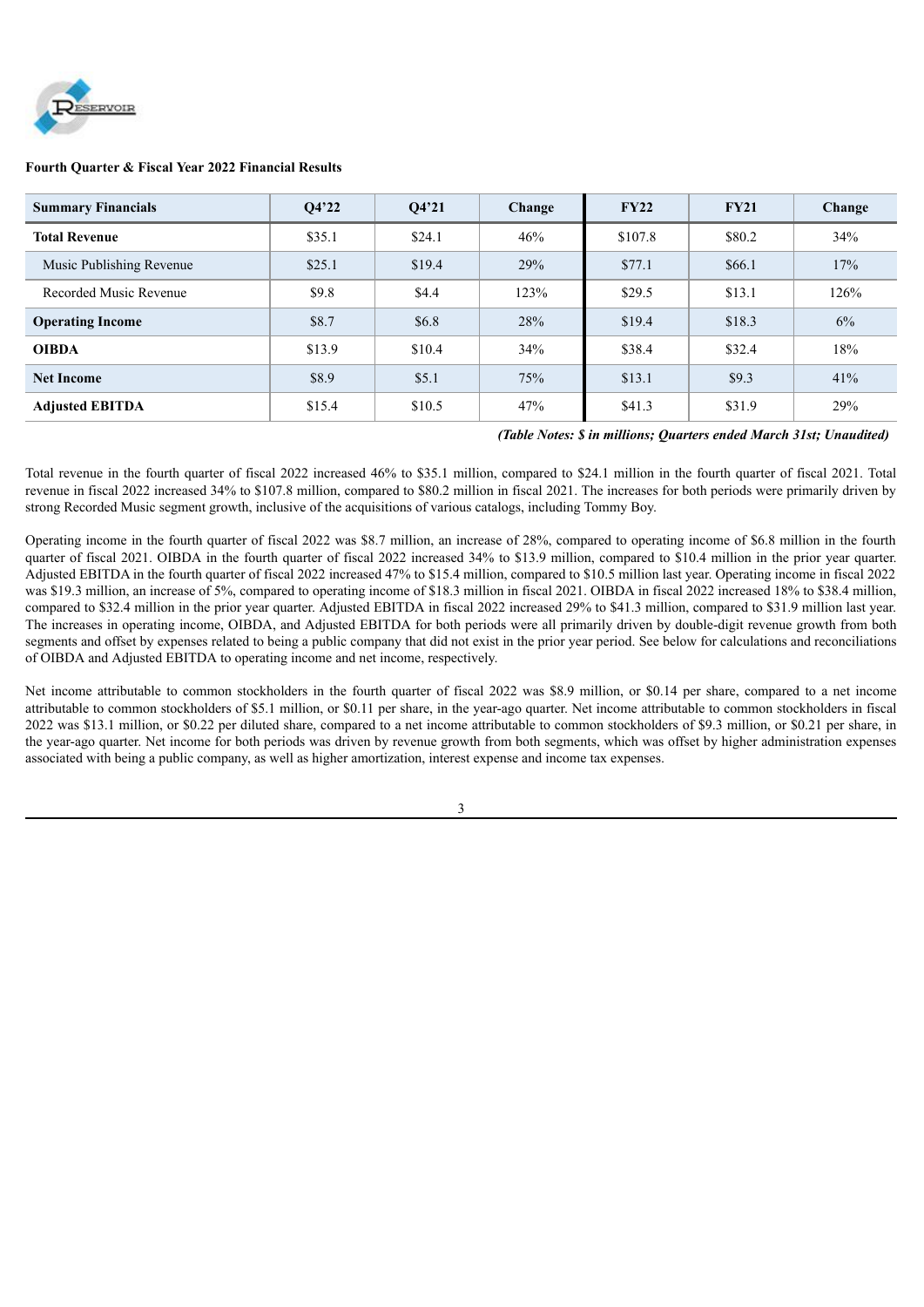

#### **Fourth Quarter & Fiscal Year 2022 Segment Review**

| <b>Music Publishing</b> | O4'22  | O4'21  | Change        | <b>FY22</b> | <b>FY21</b> | Change   |
|-------------------------|--------|--------|---------------|-------------|-------------|----------|
| <b>Revenue by Type</b>  |        |        |               |             |             |          |
| Digital                 | \$10.9 | \$9.2  | 18%<br>\$37.4 |             | \$34.8      | $7\%$    |
| Performance             | \$5.1  | \$4.6  | 11%           | \$15.6      | \$16.3      | (5%)     |
| Synchronization         | \$4.7  | \$3.6  | 31%           | \$13.2      | \$9.3       | 41%      |
| Mechanical              | \$1.1  | \$1.0  | 10%           | \$3.2       | \$3.0       | 6%       |
| Other                   | \$3.3  | \$1.0  | 230%          | \$7.7       | \$2.6       | 198%     |
| <b>Total Revenue</b>    | \$25.1 | \$19.4 | 29%           | \$77.1      | \$66.1      | 17%      |
| <b>Operating Income</b> | \$4.0  | \$5.7  | $(30\%)$      | \$10.7      | \$15.3      | $(30\%)$ |
| <b>OIBDA</b>            | \$7.8  | \$8.7  | $(10\%)$      | \$24.5      | \$27.0      | (9%)     |

#### *(Table Notes: \$ in millions; Quarters ended March 31st; Unaudited)*

**Music Publishing** revenue in the fourth quarter of fiscal 2022 was \$25.1 million, an increase of 29% compared to \$19.4 million in last year's fourth quarter. Music publishing revenue in fiscal 2022 was \$77.1 million, an increase of 17% compared to \$66.1 million in fiscal 2021. Growth in both periods was driven by strong performance within the Synchronization and Other revenue streams. The fourth quarter has revenue increases across all income types.

In the fourth quarter of fiscal 2022, Music Publishing OIBDA decreased 10% to \$7.8 million, compared to \$8.7 million in the fourth quarter of fiscal 2021. During fiscal 2022, Music Publishing OIBDA decreased 9% to \$24.5 million, compared to \$27.0 million in fiscal 2021. Music Publishing OIBDA margin in the fourth quarter decreased from 45% to 31%. Music Publishing OIBDA margin in fiscal 2022 decreased from 41% to 32%. The decline in Music Publishing OIBDA margin for both periods was primarily driven by higher administration expenses associated with being a public company.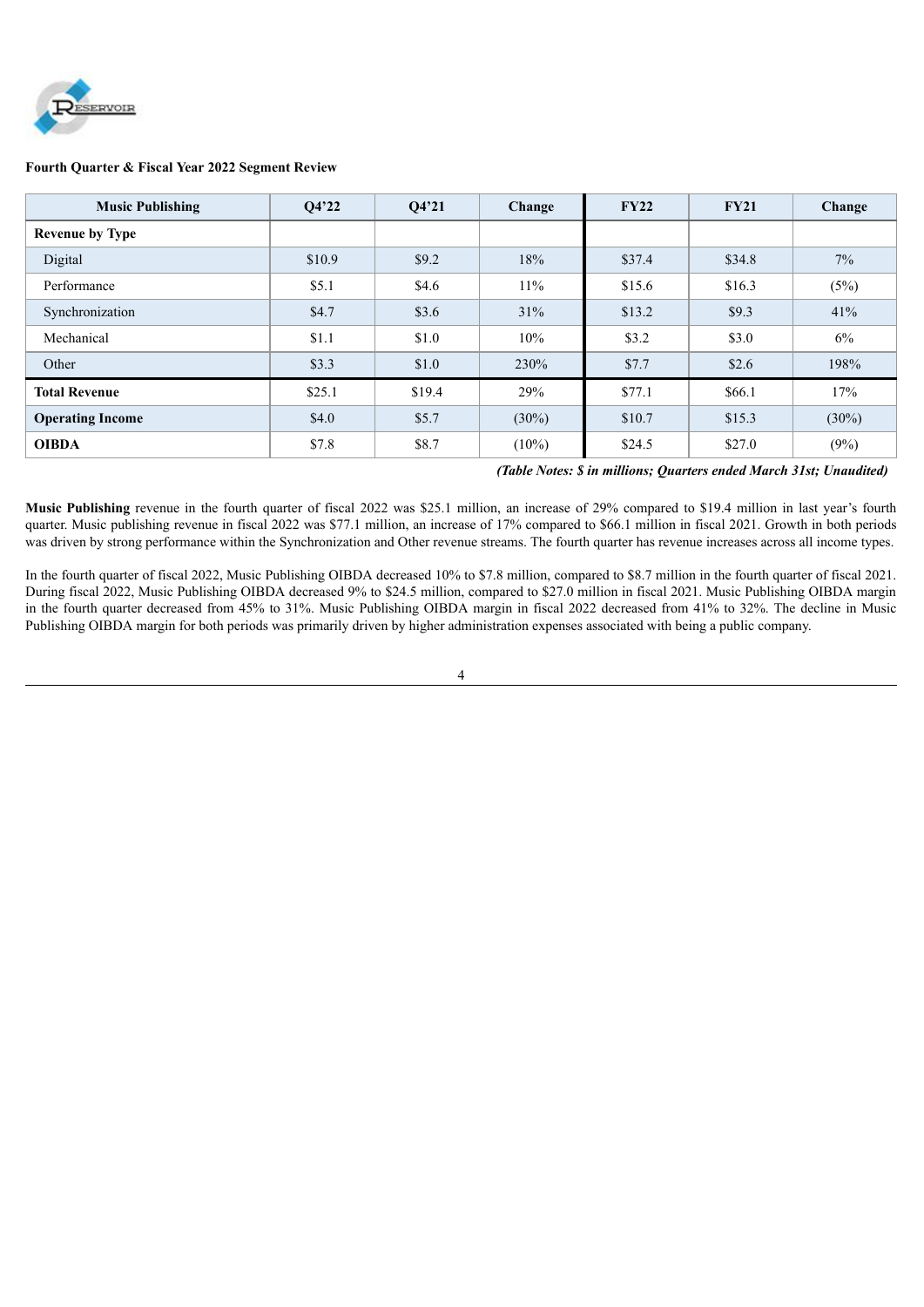

| <b>Recorded Music</b>   | O4'22 | O4'21 | Change  | FY22                                                                | <b>FY21</b> | Change |
|-------------------------|-------|-------|---------|---------------------------------------------------------------------|-------------|--------|
| <b>Revenue by Type</b>  |       |       |         |                                                                     |             |        |
| Digital                 | \$6.4 | \$2.3 | 178%    | \$18.4                                                              | \$7.3       | 153%   |
| Physical                | \$1.6 | \$1.7 | $(6)\%$ | \$6.4                                                               | \$3.9       | 65%    |
| Neighboring Rights      | \$0.8 | \$0.4 | 100%    | \$2.1                                                               | \$1.5       | 42%    |
| Synchronization         | \$1.0 | \$0.0 | NM      | \$2.6                                                               | \$0.5       | 483%   |
| <b>Total Revenue</b>    | \$9.8 | \$4.4 | 123%    | \$29.5                                                              | \$13.1      | 126%   |
| <b>Operating Income</b> | \$4.8 | \$1.0 | 380%    | \$8.4                                                               | \$2.8       | 201%   |
| <b>OIBDA</b>            | \$6.3 | \$1.5 | 320%    | \$13.5                                                              | \$5.0       | 170%   |
|                         |       |       |         | (Table Notes: \$ in millions; Quarters ended March 31st; Unaudited) |             |        |

**Recorded Music** revenue in the fourth quarter of fiscal 2022 was \$9.8 million, an increase of 123% compared to \$4.4 million in last year's fourth quarter. Recorded Music revenue in fiscal 2022 was \$29.5 million, an increase of 126% compared to \$13.1 million in fiscal 2021. These improvements in both periods were largely driven by the acquisition of Tommy Boy, strong Digital revenue growth, and smaller growth in other revenue types.

In the fourth quarter of fiscal 2022, Recorded Music OIBDA increased 320%, to \$6.3 million, compared to \$1.5 million in the fourth quarter of fiscal 2021. During fiscal 2022, Recorded Music OIBDA increased 170% to \$13.5 million, compared to \$5.0 million in fiscal 2021. Recorded Music OIBDA margin in the fourth quarter increased from 34% to 64%. Recorded Music OIBDA margin in fiscal 2022 increased from 38% to 46%. The increase in Recorded Music OIBDA margins for both periods was driven by a shift towards Digital and Synchronization revenues which carry lower costs. Additionally, the Company was able to leverage the existing infrastructure while ingesting the acquired Tommy Boy catalog.

#### **Balance Sheet and Liquidity**

During fiscal 2022, cash provided by operating activities was \$12.5 million, a decrease of \$2.2 million compared to the same period last year. The decreased cash provided by operating activities was primarily attributable to increases in cash used for working capital, including royalty advances (net of recoupments), partially offset by higher earnings.

As of March 31, 2022, Reservoir had cash and cash equivalents of \$17.8 million and \$74.4 million available for borrowing under its revolving credit facility, for total available liquidity of \$92.2 million. Total debt was \$269.9 million (net of \$5.8 million of deferred financing costs) and Net Debt was \$252.0 million (defined as total debt, less cash and equivalents and deferred financing costs). This compares to cash and cash equivalents of \$9.2 million and \$32.9 million available for borrowing on the revolving credit facility, for total available liquidity of \$42.1 million, total debt of \$212.5 million (net of \$3.1 million of deferred financing costs), and Net Debt of \$203.3 million as of March 31, 2021. The Company's leverage ratio at March 31, 2022 was 5.7x using the trailing twelve month pro forma adjusted EBITDA of \$48.2 million which reflects the measurement per its credit agreement.

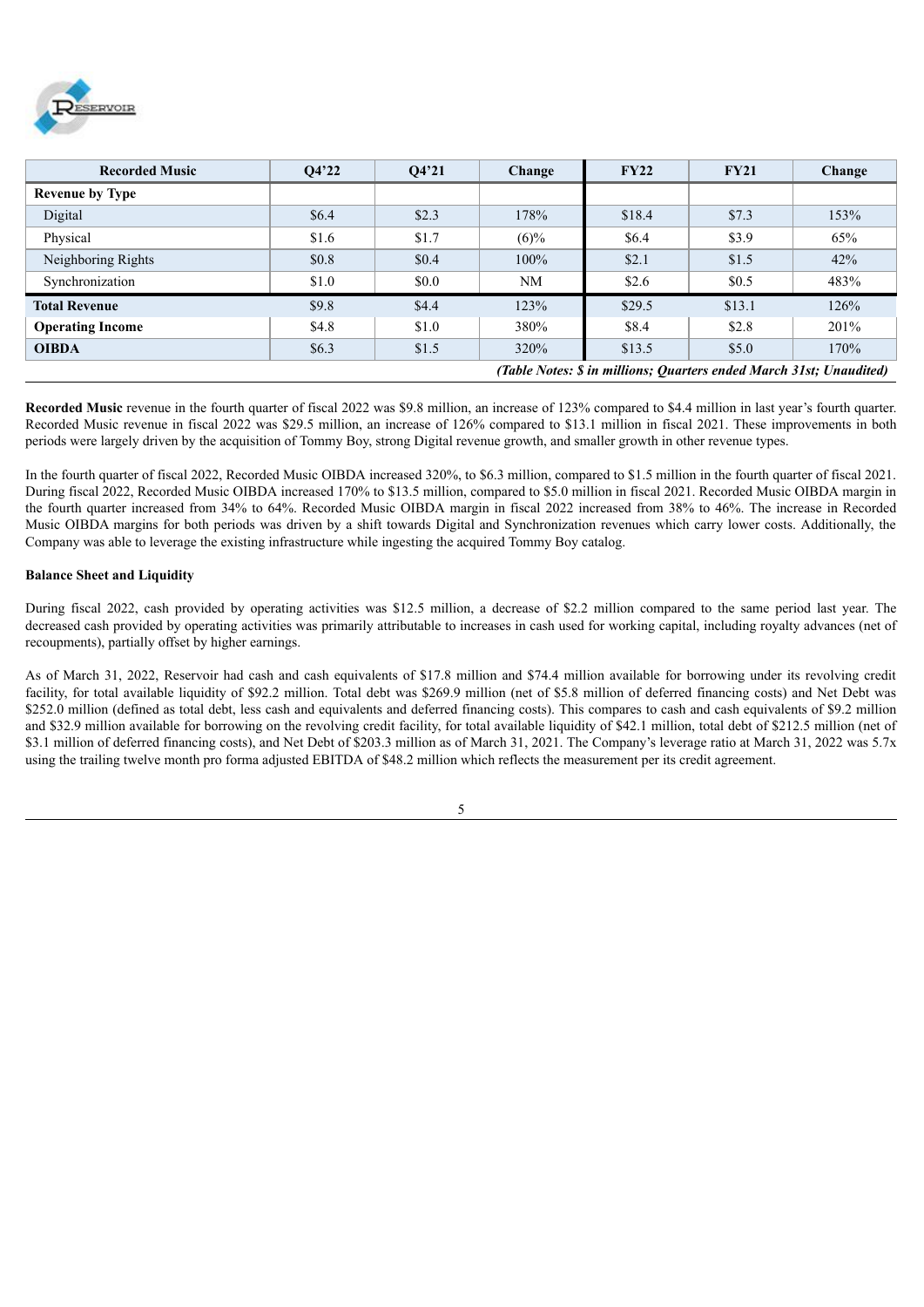

#### **Fiscal 2023 Outlook**

Reservoir initiated the following financial outlook range for fiscal year 2023, and expects the financial results for the year ending March 31, 2023, to be as follows:

| <b>Outlook</b>         | Guidance        | Growth<br>(at mid-point) |  |  |  |
|------------------------|-----------------|--------------------------|--|--|--|
| Revenue                | $$116M - $121M$ | 10%                      |  |  |  |
| <b>Adjusted EBITDA</b> | \$44M - \$47M   | 10%                      |  |  |  |

Jim Heindlmeyer, Chief Financial Officer of Reservoir, concluded "Given the momentum we built in fiscal 2022, which included numerous new additions to our growing roster of talent, we expect to continue to drive strong growth in both our top and bottom-lines next year. This growth will be supported by the predictable cash flows that our powerful business model produces. Our business model has proven resilient across historical economic cycles, and we have the right strategy to drive long-term value creation for our creative partners, the business and for our shareholders."

#### **Accounting Adjustments**

During the current fiscal year-end reporting process, the Company identified certain immaterial prior period adjustments related to the accounting for acquisitions. While there was no impact on total cash flows, the prior period financial information included in this release has been revised to give effect to these immaterial adjustments. A detailed quantification of the impact of these adjustments on each financial statement line is included in the Company's  $10-K$ 

## **Conference Call Information**

Reservoir is hosting a conference call for analysts and investors to discuss its financial results for the fourth quarter and fiscal year ended March 31, 2022, and its business outlook at 10:00 a.m. EST today, on June 21, 2022. The conference call can be accessed via webcast in the investor relations section of the Company's website at https://investors.reservoir-media.com/news-and-events/events-and-presentations, or by calling 1-844-249-2008 (U.S. and Canada) and 224-619-3936 (International) and entering the conference ID 1156726. Shortly after the conclusion of the conference call, a replay of the audio webcast will be available in the investor relations section of Reservoir's website for 30 days after the event.

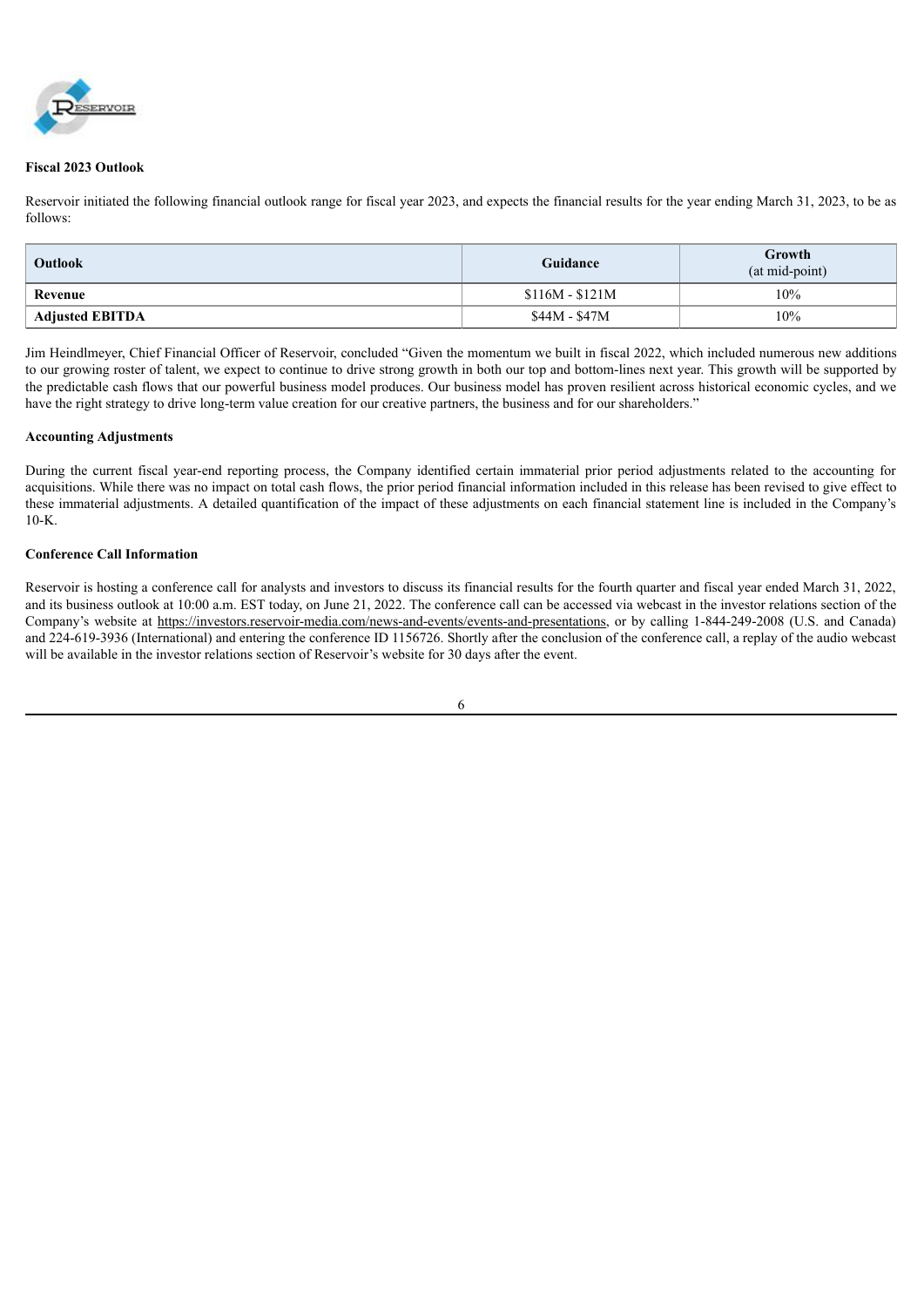

#### **About Reservoir Media, Inc.**

Reservoir is an independent music company based in New York City and with offices in Los Angeles, Nashville, Toronto, London, and Abu Dhabi. Reservoir is the first female-founded and led publicly traded independent music company in the U.S. Founded as a family-owned music publisher in 2007, Reservoir has grown to represent over 140,000 copyrights and 36,000 master recordings with titles dating as far back as 1900 and hundreds of #1 releases worldwide. Reservoir holds a regular Top 10 U.S. Market Share according to Billboard's Publishers Quarterly, was twice named Publisher of the Year by Music Business Worldwide's The A&R Awards, and won Independent Publisher of the Year at both the 2020 and 2022 Music Week Awards.

Reservoir also represents a multitude of recorded music through Chrysalis Records, Tommy Boy Records, and Philly Groove Records and manages artists through its ventures with Blue Raincoat Music and Big Life Management.

#### **Forward-Looking Statements**

This press release contains forward-looking statements within the meaning of the "safe harbor" provisions of the Private Securities Litigation Reform Act of 1995, as amended, including statements with respect to the financial condition, results of operations, earnings outlook and prospects of Reservoir. Forward-looking statements are based on the current expectations and beliefs of the management of Reservoir and are inherently subject to a number of risks, uncertainties and assumptions and their potential effects. There can be no assurance that future developments will be those that have been anticipated. These forward-looking statements involve a number of risks, uncertainties or other assumptions that may cause actual financial condition, results of operations, earnings and/or prospects to be materially different from those expressed or implied by these forward-looking statements. Any statements that refer to projections, forecasts or other characterizations of future events or circumstances, including any underlying assumptions, are forward-looking statements. In addition, forward-looking statements are typically identified by words such as "plan," "believe," "expect," "anticipate," "intend," "outlook," "estimate," "forecast," "project," "continue," "could," "may," "might," "possible," "potential," "predict," "should," "would" and other similar words and expressions, but the absence of these words does not mean that a statement is not forward-looking. The forward-looking statements in this press release may include, among others: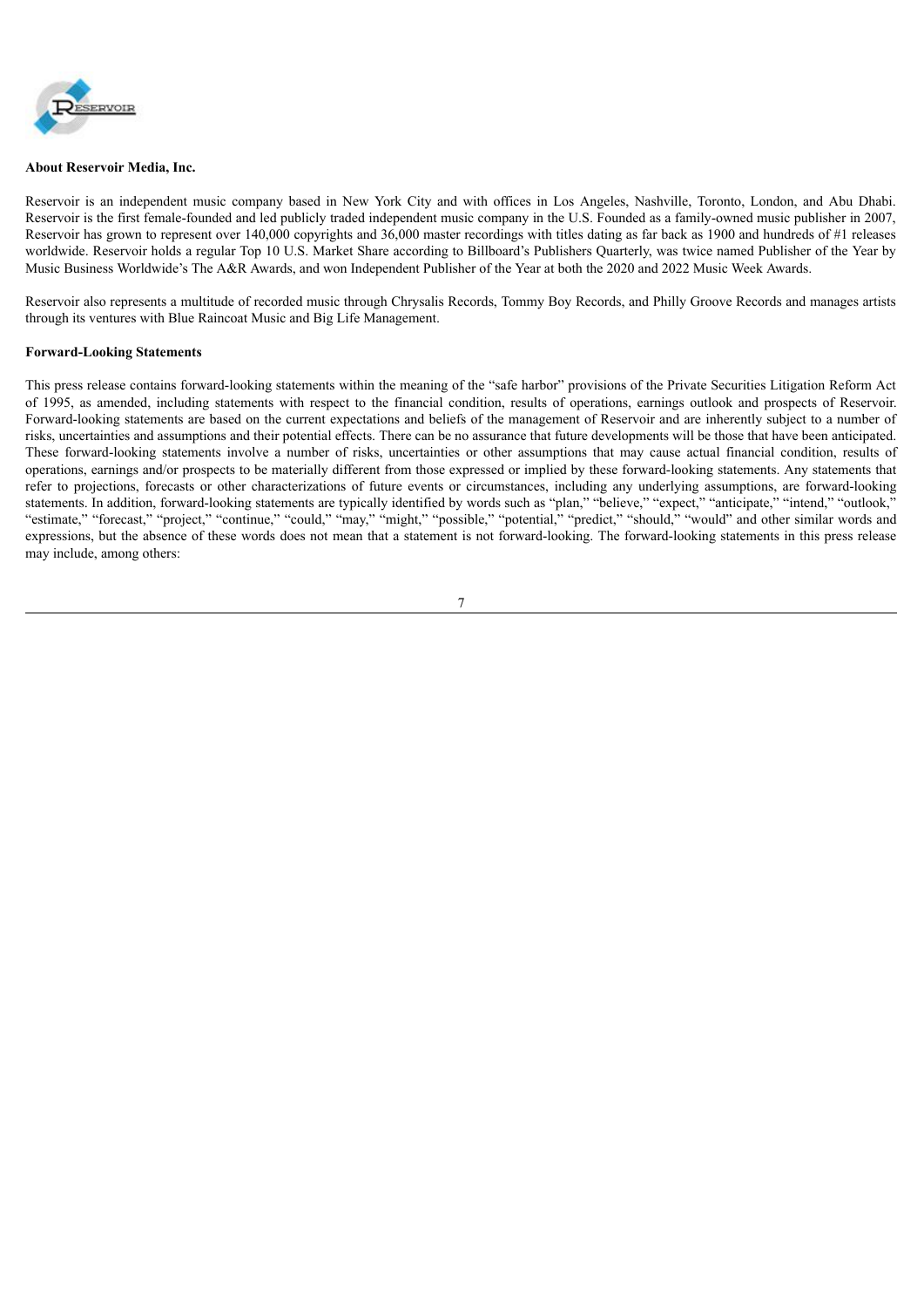

- expectations regarding Reservoir's strategies and future financial performance, including its future business plans or objectives, prospective performance and opportunities and competitors, revenues, products, pricing, operating expenses, market trends, liquidity, cash flows and uses of cash, capital expenditures;
- Reservoir's ability to invest in growth initiatives and pursue acquisition opportunities;
- the ability to achieve the anticipated benefits of the business combination, which may be affected by, among other things, competition and the ability of Reservoir to grow and manage growth profitably and retain its key employees;
- the inability to maintain the listing of Reservoir's common stock on the Nasdaq Stock Market LLC and limited liquidity and trading of Reservoir's securities;
- geopolitical risk and changes in applicable laws or regulations;
- the possibility that Reservoir may be adversely affected by other economic, business and/or competitive factors;
- risks related to the organic and inorganic growth of Reservoir's business and the timing of expected business milestones;
- risk that the COVID-19 pandemic, and local, state and federal responses to addressing the COVID-19 pandemic, may have an adverse effect on Reservoir's business operations, as well as its financial condition and results of operations; and
- litigation and regulatory enforcement risks, including the diversion of management time and attention and the additional costs and demands on Reservoir's resources.

Should one or more of these risks or uncertainties materialize or should any of the assumptions made by the management of Reservoir prove incorrect, actual results may vary in material respects from those projected in these forward-looking statements.

Except to the extent required by applicable law or regulation, Reservoir undertakes no obligation to update these forward-looking statements to reflect events or circumstances after the date of this press release or to reflect the occurrence of unanticipated events. For a more detailed discussion of risks and other factors that might impact forward-looking statements, see Reservoir's filings with the SEC available on the SEC's website at *www.sec.gov* or Reservoir's website at *www.reservoir-media.com*.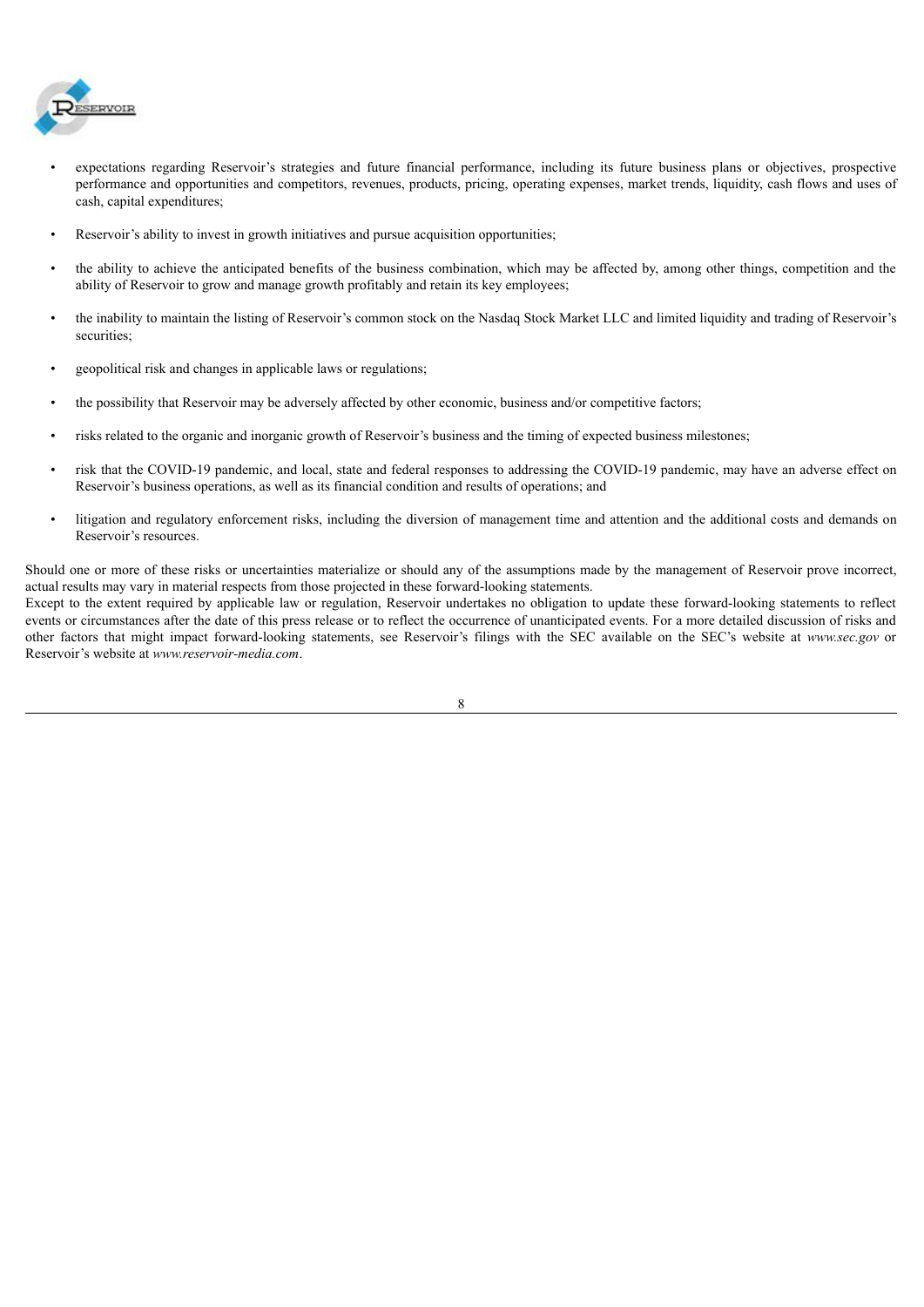

## **Reservoir Media, Inc. and Subsidiaries Condensed Consolidated Statements of Income** Three and Twelve Months Ended March 31, 2022 versus March 31, 2021 (Unaudited) (Expressed in U.S. dollars)

|                                                               | <b>Three Months Ended</b><br>March 31, |               |                  |     |                   | <b>Fiscal Year Ended</b><br>March 31, |              |          |  |
|---------------------------------------------------------------|----------------------------------------|---------------|------------------|-----|-------------------|---------------------------------------|--------------|----------|--|
|                                                               | 2022                                   |               | 2021<br>% Change |     | 2022              | 2021                                  |              | % Change |  |
| Revenues                                                      | \$35,121,894                           |               | \$24,061,474     |     | 46% \$107,840,245 |                                       | \$80,245,664 | 34%      |  |
| Costs and expenses:                                           |                                        |               |                  |     |                   |                                       |              |          |  |
| Cost of revenue                                               | 12,965,367                             |               | 9,034,721        | 44% | 44,185,837        |                                       | 32,854,453   | 34%      |  |
| Amortization and depreciation                                 | 5,250,244                              |               | 3,630,458        | 45% | 19,022,131        |                                       | 14,077,473   | 35%      |  |
| Administration expenses                                       | 8,227,633                              |               | 4,585,927        | 79% | 25,279,256        |                                       | 14,986,085   | 69%      |  |
| Total costs and expenses                                      | 26,443,244                             |               | 17,251,106       | 53% | 88,487,224        |                                       | 61,918,011   | 43%      |  |
| Operating income                                              | 8,678,650                              |               | 6,810,368        | 27% | 19,353,021        |                                       | 18,327,653   | 6%       |  |
| Interest expense                                              | (2,863,413)                            |               | (2,304,183)      |     | (10,870,866)      |                                       | (8,972,100)  |          |  |
| Gain (loss) on foreign exchange                               | 203,947                                |               | (361,091)        |     | 330,582           |                                       | (910, 799)   |          |  |
| Gain on fair value of swaps                                   | 5,669,378                              |               | 1,728,584        |     | 8,558,339         |                                       | 2,988,322    |          |  |
| Interest and other income                                     | 10,156                                 |               | 7,091            |     | 10,513            |                                       | 13,243       |          |  |
| Income before income taxes                                    | 11,698,718                             |               | 5,880,769        |     | 17,381,589        |                                       | 11,446,319   |          |  |
| Income tax expense                                            | 2,845,203                              |               | 810,267          |     | 4,253,192         |                                       | 2,146,691    |          |  |
| Net income                                                    | 8,853,515                              |               | 5,070,502        |     | 13,128,397        |                                       | 9,299,628    |          |  |
| Net (income) loss attributable to noncontrolling<br>interests | 43,669                                 |               | (34,588)         |     | (51,770)          |                                       | (46, 673)    |          |  |
| Net income attributable to Reservoir Media, Inc.              | 8,897,184<br>\$                        | S.            | 5,035,914        |     | 13,076,627        | \$                                    | 9,252,955    |          |  |
| Earnings per common share:                                    |                                        |               |                  |     |                   |                                       |              |          |  |
| <b>Basic</b>                                                  | $\$$<br>0.14                           | $\mathcal{S}$ | 0.18             |     | 0.23<br>\$        | $\mathcal{S}$                         | 0.21         |          |  |
| Diluted                                                       | \$<br>0.14                             | <sup>\$</sup> | 0.11             |     | 0.22<br>\$        | $\mathbf S$                           | 0.21         |          |  |
| Weighted average common shares outstanding:                   |                                        |               |                  |     |                   |                                       |              |          |  |
| <b>Basic</b>                                                  | 64,145,552                             |               | 28,539,299       |     | 52,611,175        |                                       | 28,370,281   |          |  |
| Diluted                                                       | 64,700,513                             |               | 44,714,705       |     | 58,450,019        |                                       | 44,545,687   |          |  |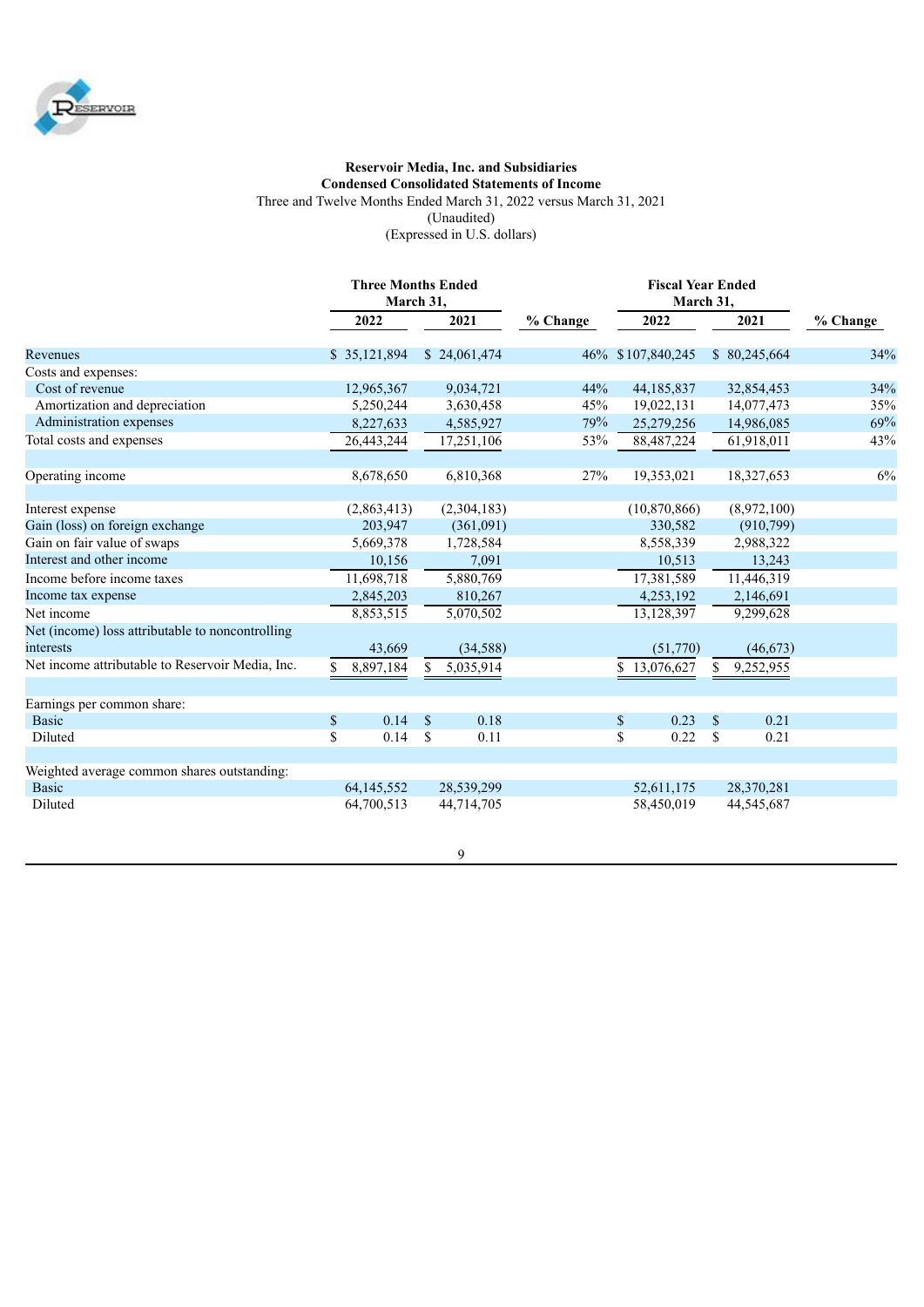

### **Reservoir Media, Inc. and Subsidiaries Condensed Consolidated Balance Sheets** March 31, 2022 versus March 31, 2021 (Unaudited) (Expressed in U.S. dollars)

|                                                          | March 31,<br>2022 | March 31,<br>2021 |
|----------------------------------------------------------|-------------------|-------------------|
| Assets                                                   |                   |                   |
| Current assets                                           |                   |                   |
| Cash and cash equivalents                                | \$<br>17,814,292  | \$<br>9,209,920   |
| Accounts receivable                                      | 25,210,936        | 15,813,384        |
| Current portion of royalty advances                      | 12,375,420        | 12,840,855        |
| Inventory and prepaid expenses                           | 4,041,471         | 1,406,379         |
| Total current assets                                     | 59,442,119        | 39,270,538        |
|                                                          |                   |                   |
| Intangible assets, net                                   | 571,383,855       | 391,149,163       |
| Equity method and other investments                      | 3,912,978         | 1,591,179         |
| Royalty advances, net of current portion                 | 44,637,334        | 28,741,225        |
| Property, plant and equipment, net                       | 342,080           | 321,766           |
| Fair value of swap assets<br>Other assets                | 3,991,802         |                   |
|                                                          | 559,922           | 781,735           |
| Total assets                                             | 684,270,090<br>\$ | \$<br>461,855,606 |
| Liabilities                                              |                   |                   |
| Current liabilities                                      |                   |                   |
| Accounts payable and accrued liabilities                 | \$<br>4,436,943   | \$<br>3,316,768   |
| Royalties payable                                        | 21,235,815        | 14,656,566        |
| Accrued payroll                                          | 1,938,281         | 1,634,852         |
| Deferred revenue                                         | 1,103,664         | 1,337,987         |
| Other current liabilities                                | 12,272,577        | 2,615,488         |
| Amounts due to related parties                           |                   | 290,172           |
| Current portion of loans and secured notes payable       |                   | 1,000,000         |
| Income taxes payable                                     | 77,496            | 527,172           |
| Total current liabilities                                | 41,064,776        | 25,379,005        |
|                                                          |                   |                   |
| Loans and secured notes payable<br>Deferred income taxes | 269,856,169       | 211,531,875       |
|                                                          | 24,884,170        | 19,267,617        |
| Fair value of swaps<br>Other liabilities                 |                   | 4,566,537         |
|                                                          | 1,012,651         | 6,739,971         |
| <b>Total liabilities</b>                                 | 336,817,766       | 267,485,005       |
| Contingencies and commitments                            |                   |                   |
| Shareholders' Equity                                     |                   |                   |
| Preferred stock                                          |                   | 81,632,500        |
| Common stock                                             | 6,415             | 2,854             |
| Additional paid-in capital                               | 335, 372, 981     | 110,496,300       |
| Retained earnings                                        | 12,213,519        | (863, 108)        |
| Accumulated other comprehensive income (loss)            | (1,198,058)       | 2,096,358         |
| Total Reservoir Media, Inc. shareholders' equity         | 346,394,857       | 193,364,904       |
| Noncontrolling interest                                  | 1,057,467         | 1,005,697         |
| Total shareholders' equity                               | 347,452,324       | 194,370,601       |
| Total liabilities and shareholders' equity               | 684,270,090<br>S  | 461,855,606<br>\$ |
|                                                          |                   |                   |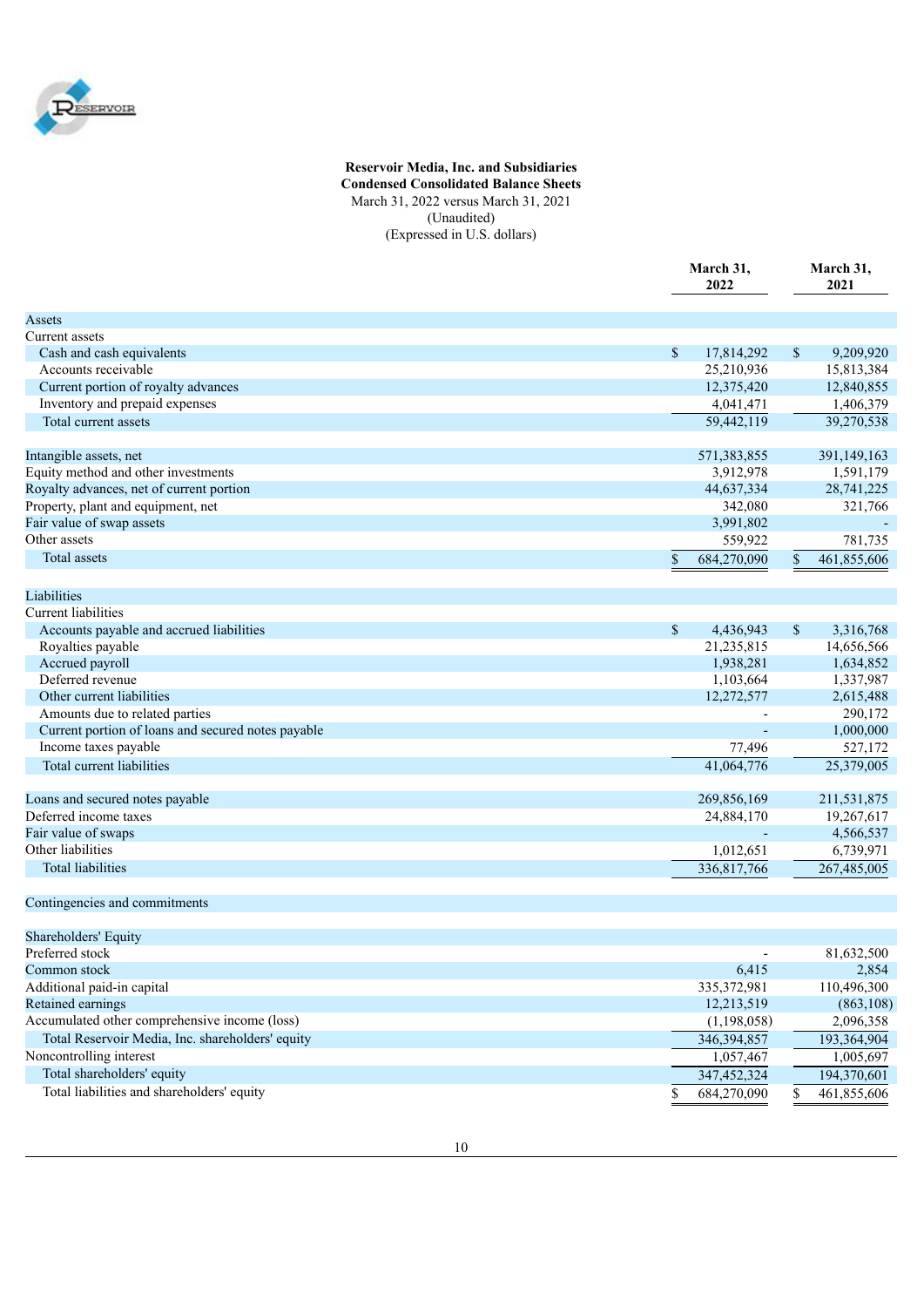

## **Supplemental Disclosures Regarding Non-GAAP Financial Measures**

This press release includes certain financial information, such as OIBDA, OIBDA margin, EBITDA, Adjusted EBITDA, Pro Forma Adjusted EBITDA and Net Debt, that has not been prepared in accordance with United States generally accepted accounting principles ("GAAP"). Reservoir's management uses these non-GAAP financial measures to evaluate Reservoir's operations, measure its performance and make strategic decisions. Reservoir believes that the use of these non-GAAP financial measures provides useful information to investors and others in understanding Reservoir's results of operations and trends in the same manner as Reservoir's management and in evaluating Reservoir's financial measures as compared to the financial measures of other similar companies, many of which present similar non-GAAP financial measures. However, these non-GAAP financial measures are subject to inherent limitations as they reflect the exercise of judgments by Reservoir's management about which items are excluded or included in determining these non-GAAP financial measures and, therefore, should not be considered as a substitute for net income, operating income or any other operating performance measures calculated in accordance with GAAP. Using such non-GAAP financial measures in isolation to analyze Reservoir's business would have material limitations because the calculations are based on the subjective determination of Reservoir's management regarding the nature and classification of events and circumstances. In addition, although other companies in Reservoir's industry may report measures titled OIBDA, OIBDA margin, Adjusted EBITDA and Net Debt, or similar measures, such non-GAAP financial measures may be calculated differently from how Reservoir calculates such non-GAAP financial measures, which reduces their overall usefulness as comparative measures. Because of these limitations, such non-GAAP financial measures should be considered alongside other financial performance measures and other financial results presented in accordance with GAAP. You can find the reconciliation of these non-GAAP financial measures to the nearest comparable GAAP measures in the tables below.

#### *OIBDA*

Reservoir evaluates operating performance based on several factors, including its primary financial measure of operating income before non-cash depreciation of tangible assets and non-cash amortization of intangible assets ("OIBDA"). Reservoir considers OIBDA to be an important indicator of the operational strengths and performance of its businesses and believes this non-GAAP financial measure provides useful information to investors because it removes the significant impact of amortization from Reservoir's results of operations. However, a limitation of the use of OIBDA as a performance measure is that it does not reflect the periodic costs of certain capitalized tangible and intangible assets used in generating revenues in Reservoir's businesses and other non-operating income (loss). Accordingly, OIBDA should be considered in addition to, not as a substitute for, operating income, net income attributable to us and other measures of financial performance reported in accordance with GAAP. In addition, our definition of OIBDA may differ from similarly titled measures used by other companies. OIBDA Margin is defined as OIBDA as a percentage of revenue.

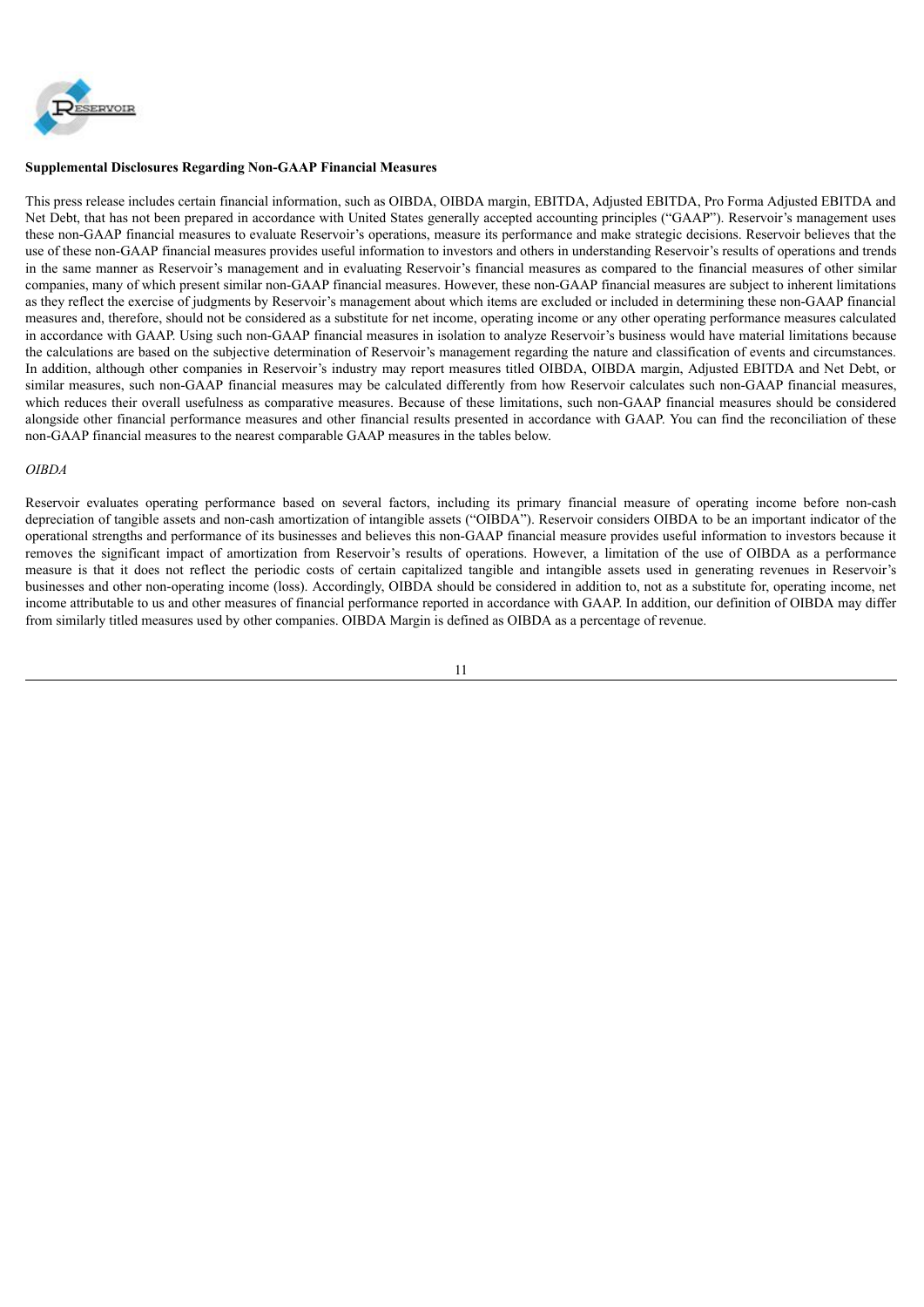

#### *EBITDA and Adjusted EBITDA*

EBITDA is defined as earnings (net income or loss) before net interest expense, income tax (benefit) expense, non-cash depreciation of tangible assets and non-cash amortization of intangible assets and is used by management to measure operating performance of the business. Adjusted EBITDA, in addition to adjusting net income to exclude income tax expense, interest expense and depreciation and amortization, further adjusts net income by excluding items or expenses such as, among others, (1) any non-cash charges (including any impairment charges), (2) any net gain or loss on foreign exchange, (3) any net gain or loss resulting from interest rate swaps, (4) equity-based compensation expense and (5) certain unusual or non-recurring items.

Adjusted EBITDA is a key measure used by Reservoir's management to understand and evaluate operating performance, generate future operating plans and make strategic decisions regarding the allocation of capital. However, certain limitations on the use of Adjusted EBITDA include, among others, (1) it does not reflect the periodic costs of certain capitalized tangible and intangible assets used in generating revenue for Reservoir's business, (2) it does not reflect the significant interest expense or cash requirements necessary to service interest or principal payments on Reservoir's indebtedness and (3) it does not reflect every cash expenditure, future requirements for capital expenditures or contractual commitments. In particular, Adjusted EBITDA measure adds back certain non-cash, unusual or non-recurring charges that are deducted in calculating net income; however, these are expenses that may recur, vary greatly and are difficult to predict. In addition, Adjusted EBITDA is not the same as net income or cash flow provided by operating activities as those terms are defined by GAAP and does not necessarily indicate whether cash flows will be sufficient to fund cash needs.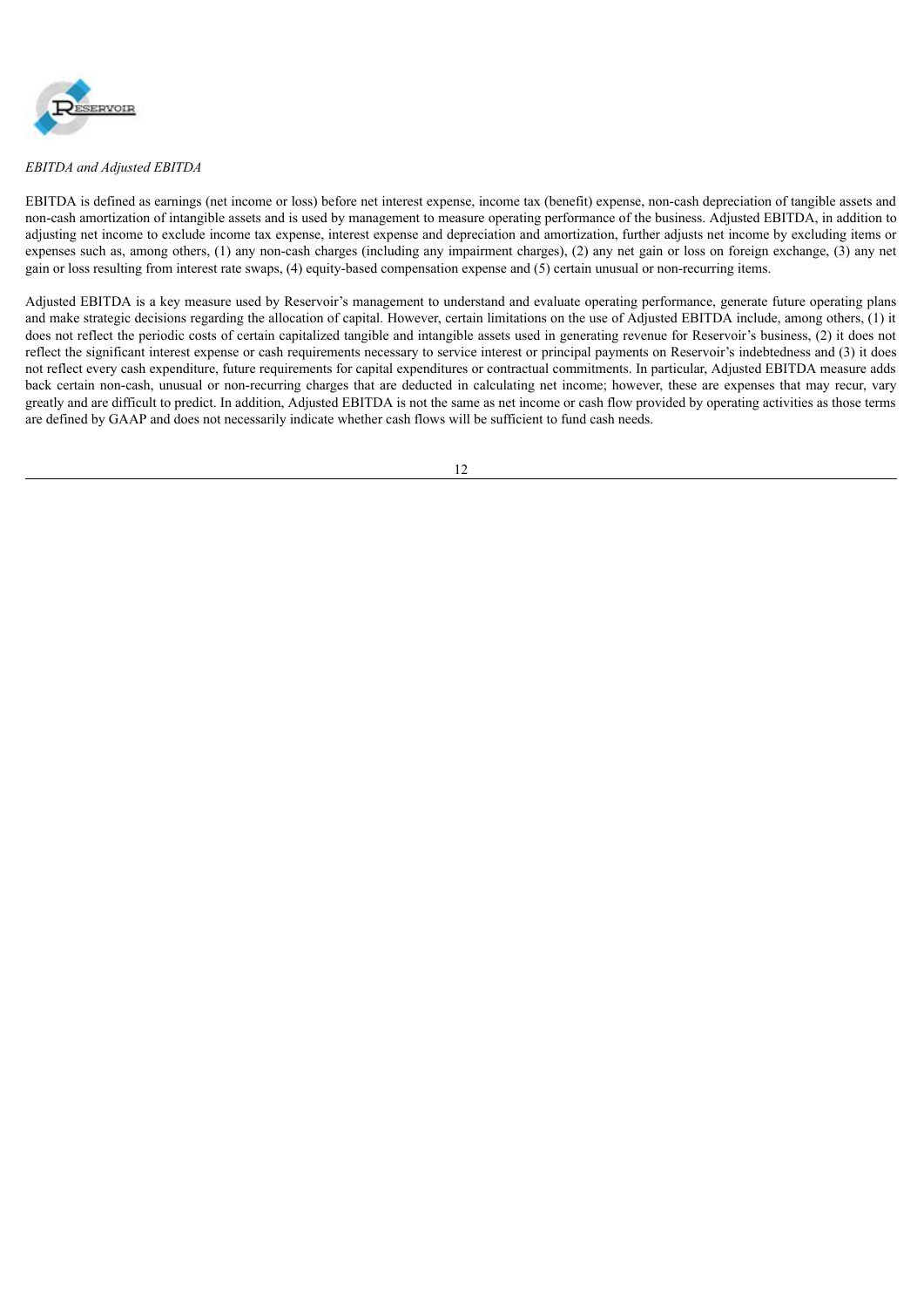

*Pro Forma Adjusted EBITDA*

Pro Forma Adjusted EBITDA is defined as Adjusted EBITDA plus the pro forma EBITDA of assets acquired in the previous four quarters representing the earnings of those assets for the portion of the prior four quarters before the Company's acquisition of such assets. This is the measurement defined in the Company's credit agreement. The Company believes that including the supplemental adjustments that are made to calculate Pro Forma Adjusted EBITDA provides additional information to investors about the Company's ability to comply with its financial covenants as well as providing meaningful information about the historic earnings of acquired assets. Pro Forma Adjusted EBITDA is not defined by GAAP. Pro Forma Adjusted EBITDA is not a measure of financial condition, liquidity or profitability, and should not be considered as an alternative to net income determined in accordance with GAAP or operating cash flows determined in accordance with GAAP. Additionally, Pro Forma Adjusted EBITDA is not intended to be a measure of free cash flow for management's discretionary use, as it does not take into account certain items such as interest and principal payments on our indebtedness, depreciation and amortization expense (because the Company uses capital assets, depreciation and amortization expense is a necessary element of our costs and ability to generate revenue), working capital needs, tax payments (because the payment of taxes is part of our operations, it is a necessary element of our costs and ability to operate), non-recurring expenses and capital expenditures.

#### *Net Debt*

Reservoir defines Net Debt as total debt, less cash and equivalents and deferred financing costs.

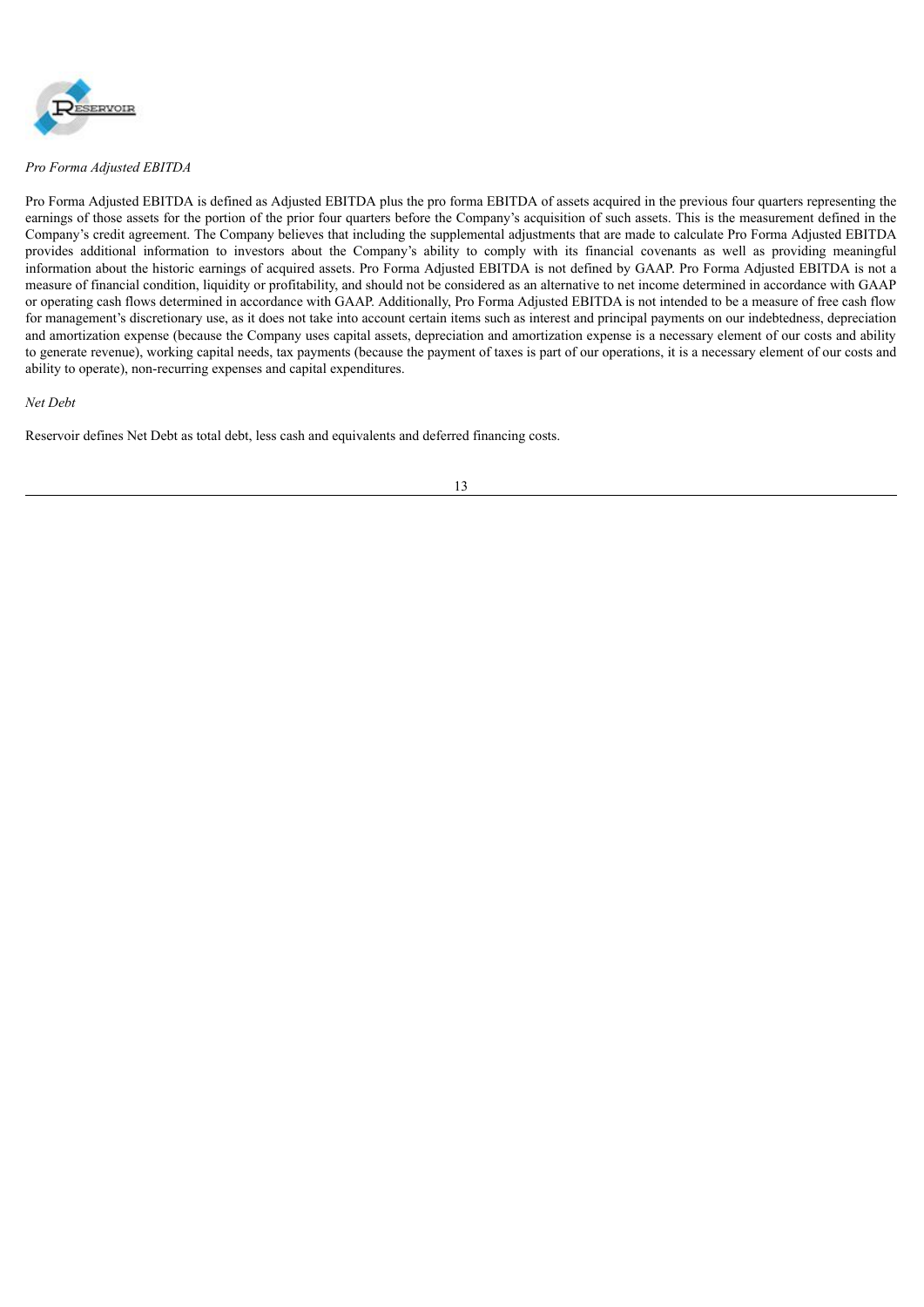

## **Reservoir Media, Inc. and Subsidiaries Reconciliation of Operating Income to OIBDA** Three and Twelve Months Ended March 31, 2022 versus March 31, 2021 (Unaudited)

(Dollars in thousands)

|                                       | <b>For the Three Months Ended</b><br>March 31. |  |        |  | For the Fiscal Year Ended<br>March 31. |      |        |  |
|---------------------------------------|------------------------------------------------|--|--------|--|----------------------------------------|------|--------|--|
|                                       | 2022                                           |  | 2021   |  | 2022                                   | 2021 |        |  |
| <b>Operating Income</b>               | 8.678                                          |  | 6,811  |  | 19.353                                 |      | 18,328 |  |
| Amortization and Depreciation Expense | 5,251                                          |  | 3,630  |  | 19.022                                 |      | 14,077 |  |
| <b>OIBDA</b>                          | 13.929                                         |  | 10.441 |  | 38.375                                 |      | 32,405 |  |

#### **Reservoir Media, Inc. and Subsidiaries**

**Reconciliation of Music Publishing Segment Reporting Operating Income to OIBDA**

Three and Twelve Months Ended March 31, 2022 versus March 31, 2021

(Unaudited)

(Dollars in thousands)

|                                       | <b>For the Three Months Ended</b><br>March 31. |  |       | For the Fiscal Year Ended<br>March 31, |        |      |        |
|---------------------------------------|------------------------------------------------|--|-------|----------------------------------------|--------|------|--------|
|                                       | 2022                                           |  | 2021  |                                        | 2022   | 2021 |        |
| <b>Operating Income</b>               | 4.024                                          |  | 5,674 |                                        | 10.731 |      | 15,279 |
| Amortization and Depreciation Expense | 3,768                                          |  | 3.023 |                                        | 13.769 |      | 11,749 |
| <b>OIBDA</b>                          | 7.792                                          |  | 8.697 |                                        | 24,500 |      | 27,028 |

## **Reservoir Media, Inc. and Subsidiaries**

**Reconciliation of Recorded Music Segment Reporting Operating Income to OIBDA**

Three and Twelve Months Ended March 31, 2022 versus March 31, 2021

(Unaudited)

(Dollars in thousands)

|                                       | <b>For the Three Months Ended</b><br>March 31. |       |  |      | For the Fiscal Year Ended<br>March 31. |        |  |       |
|---------------------------------------|------------------------------------------------|-------|--|------|----------------------------------------|--------|--|-------|
|                                       |                                                | 2022  |  | 2021 |                                        | 2022   |  | 2021  |
| <b>Operating Income</b>               |                                                | 4,817 |  | 978  |                                        | 8,386  |  | 2,787 |
| Amortization and Depreciation Expense |                                                | .458  |  | 501  |                                        | 5.155  |  | 2.222 |
| <b>OIBDA</b>                          |                                                | 6.275 |  | .479 |                                        | 13.541 |  | 5,009 |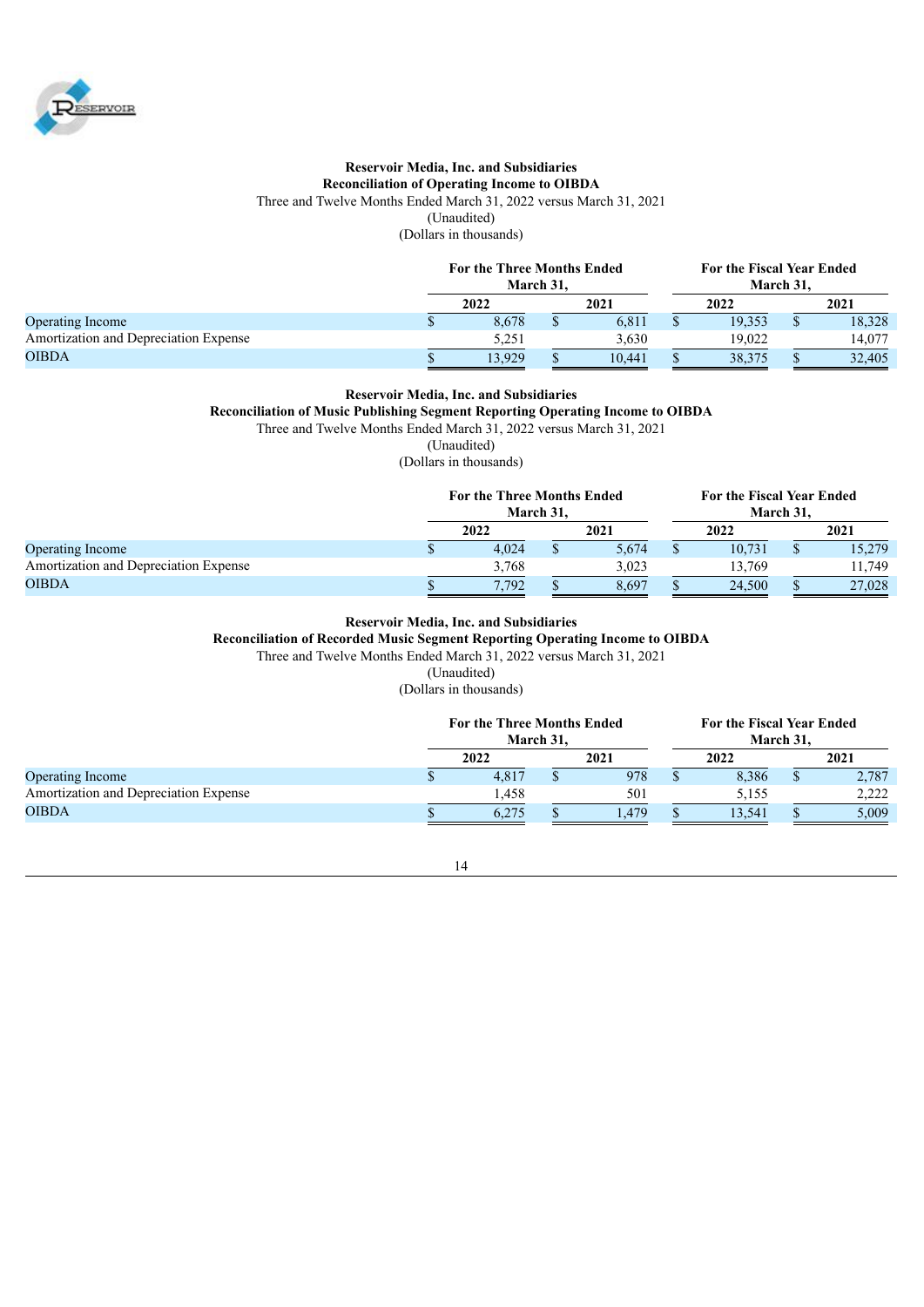

#### **Reservoir Media, Inc. and Subsidiaries Reconciliation of Net Income to Adjusted EBITDA** Three and Twelve Months Ended March 31, 2022 versus March 31, 2021 (Unaudited) (Dollars in thousands)

|                                                  | For the Three Months Ended<br>March 31, |    |         |     | For the Fiscal Year Ended<br>March 31, |     |         |  |
|--------------------------------------------------|-----------------------------------------|----|---------|-----|----------------------------------------|-----|---------|--|
|                                                  | 2022                                    |    | 2021    |     | 2022                                   |     | 2021    |  |
| <b>Net Income</b>                                | 8,853                                   | S. | 5,071   | S.  | 13,128                                 | S.  | 9,300   |  |
| Income Tax Expense                               | 2,845                                   |    | 811     |     | 4,253                                  |     | 2,147   |  |
| <b>Interest Expense</b>                          | 2,864                                   |    | 2,304   |     | 10,871                                 |     | 8,972   |  |
| Amortization and Depreciation                    | 5,250                                   |    | 3,630   |     | 19,022                                 |     | 14,077  |  |
| <b>EBITDA</b>                                    | 19,812                                  |    | 11,816  |     | 47,274                                 |     | 34,496  |  |
| (Gain) Loss on Foreign Exchange <sup>(a)</sup>   | (204)                                   |    | 361     |     | (331)                                  |     | 911     |  |
| Gain on Fair Value of Swaps <sup>(b)</sup>       | (5,669)                                 |    | (1,728) |     | (8,558)                                |     | (2,988) |  |
| Non-cash Share-based Compensation <sup>(c)</sup> | 1,465                                   |    | 26      |     | 2,891                                  |     | 103     |  |
| Interest and Other Income                        | (11)                                    |    | (7)     |     | (11)                                   |     | (13)    |  |
| Benefit of Forgiven PPP Loan <sup>(d)</sup>      |                                         |    |         |     |                                        |     | (617)   |  |
| <b>Adjusted EBITDA</b>                           | 15,393                                  |    | 10.468  | \$. | 41.265                                 | \$. | 31,892  |  |

(a) Reflects the (gain) or loss on foreign exchange fluctuations.

(b) Reflects the non-cash gain on the mark-to-market of interest rate swaps.

(c) Reflects non-cash share-based compensation expense related to the Reservoir Media, Inc. 2021 Omnibus Incentive Plan.<br>
(d) Reflects loan forgiveness for the entire amount borrowed under the Paycheck Protection Program.

Reflects loan forgiveness for the entire amount borrowed under the Paycheck Protection Program.